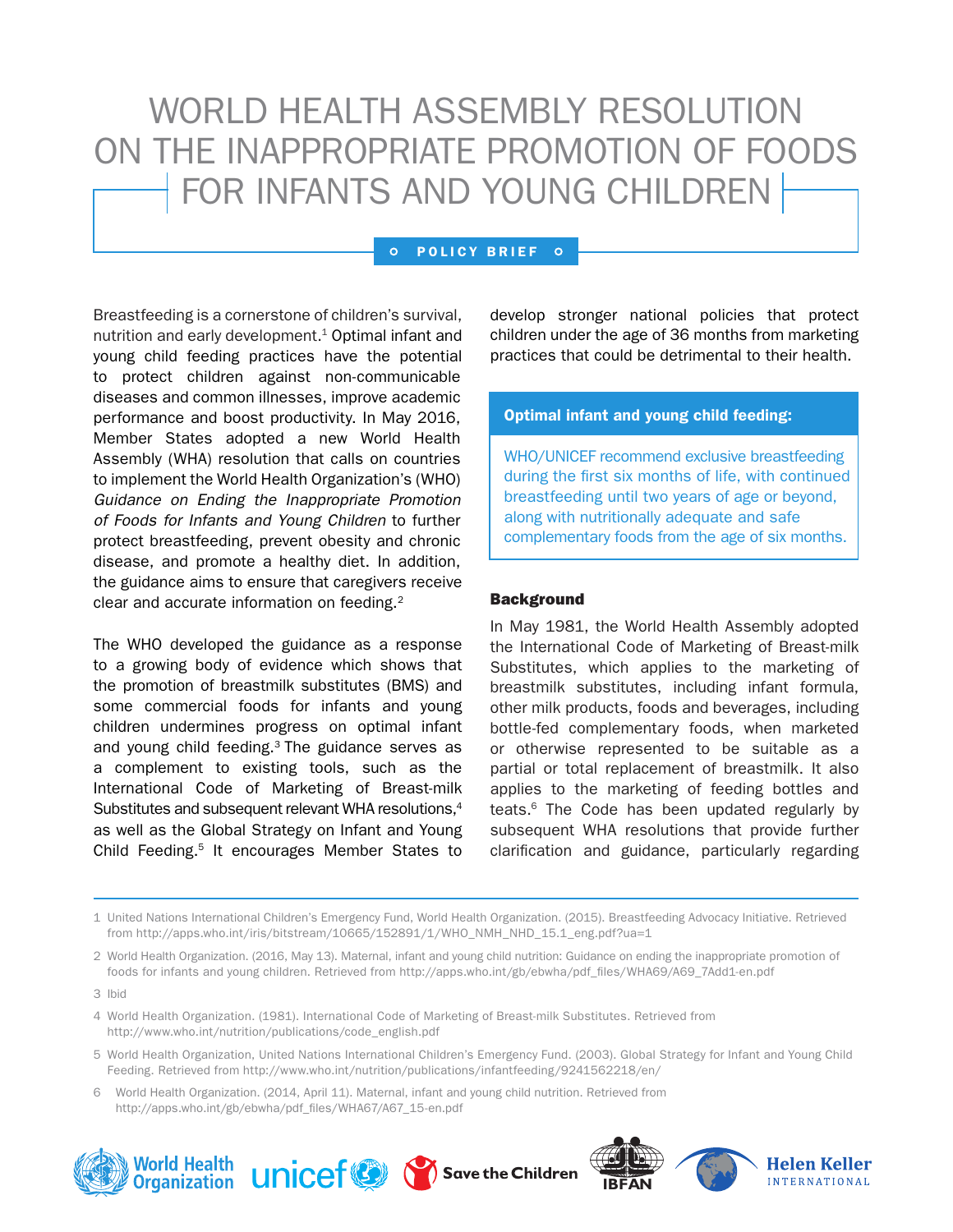new marketing tactics and products. Together, the Code and subsequent relevant WHA resolutions aim to protect breastfeeding from commercial influences and ensure the appropriate marketing and distribution of breastmilk substitutes when they are necessary.

Since the adoption of the Code, BMS manufacturers have created new categories of breastmilk substitutes in addition to the traditional "infant formula," including "follow-on formulas" and "growing-up milks," with packaging and labeling that look like infant formula and are cross-promoted as such. Commercially processed milks and foods designed for children older than six months of age are frequently labeled like infant formula and widely promoted, a marketing practice that can lead to misuse and have potentially dangerous consequences for a child's long-term health and well-being.

Evidence from numerous countries has shown that:

- Some commercial complementary foods are being sold as suitable for introduction before six months of age;
- Breastmilk substitutes are being indirectly promoted through association with commercial complementary foods; and
- Misleading claims are being made that products will improve a child's health or intellectual performance.7,8

In May 2012, resolution WHA 65.6 requested the Director-General "to provide clarification and guidance on the inappropriate promotion of foods for infants and young children cited in resolution WHA 63.23, taking into consideration the ongoing work of the Codex Alimentarius Commission."9

Marketing means product promotion, distribution, selling, advertising, product public relations and information services.

**Promotion** includes the communication of messages that are designed to persuade or encourage the purchase or consumption of a product or raise awareness of a brand.

**Cross-promotion** is a form of marketing where customers of one product or service are targeted with promotion of a related product.

*Guidance on Ending the Inappropriate Promotion of Foods for Infants and Young Children: Background on process and scientific evidence*

In response, the WHO convened a Scientific and Technical Advisory Group (STAG) to define what constitutes inappropriate promotion of foods for infants and young children, $10$  and draft guidance to help achieve the goal of ending the inappropriate promotion of foods for infants and young children.<sup>11</sup> Further consultations and revisions resulted in the final report, which was presented to the sixty-ninth World Health Assembly and provides guidance on the inappropriate promotion of foods for infants and young children.12 The resolution, adopted by all 194 countries, welcomes the guidance as a means to further strengthen the Code and to protect optimal infant and young child feeding practices.

# The Guidance on Ending the Inappropriate Promotion of Foods for Infants and Young Children

The following recommendations from the guidance are applicable to government programs, non-profit organizations and private enterprises.

- 10 World Health Organization. (2013). Scientific and Technical Advisory Group (STAG) on Inappropriate Promotion of Foods for Infants and Young Children. Retrieved from http://www.who.int/nutrition/events/2013\_STAG\_meeting\_24to25June\_recommendations.pdf?ua=1
- 11 World Health Organization. (2015). Discussion paper: Clarification and guidance on inappropriate promotion of foods for infants and young children. Retrieved from http://www.who.int/nutrition/events/draft-inappropriate-promotion-infant-foods-en.pdf?ua=1
- 12 World Health Organization. (2016, May 13). Maternal, infant and young child nutrition: Guidance on ending the inappropriate promotion of foods for infants and young children. Retrieved from http://apps.who.int/gb/ebwha/pdf\_files/WHA69/A69\_7Add1-en.pdf

<sup>7</sup> Zehner E & Champeny M (Eds.). (2016, April). Availability, Promotion and Consumption of Commercial Infant Foods. Maternal & Child Nutrition, 12. Retrieved from http://onlinelibrary.wiley.com/doi/10.1111/mcn.2016.12.issue-S2/issuetoc

<sup>8</sup> Euromonitor International. (2015, June). Baby food trends in Brazil and Norway. A custom report compiled by Euromonitor International Consulting for World Health Organization. Retrieved from http://www.who.int/nutrition/topics/CF\_babyfood\_trends\_brazilandnorway\_euromonitor.pdf

<sup>9</sup> The Codex Alimentarius was established by FAO and WHO to develop harmonized international food standards, which protect consumer health and promote fair practices in food trade.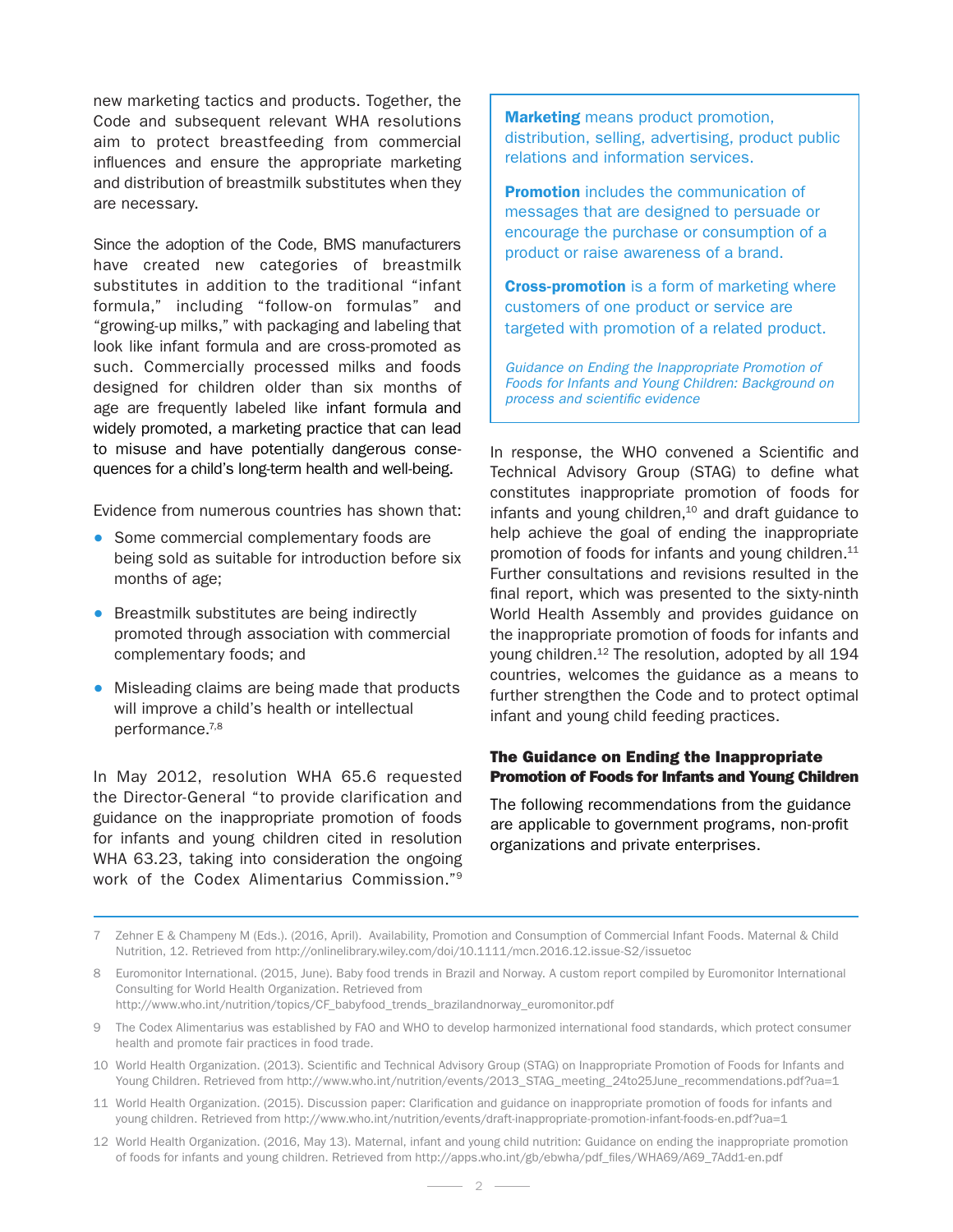# **Recommendations**

- 1. Optimal infant and young child feeding should be promoted.<sup>13,14</sup> Emphasis should be placed on the use of suitable, nutrient-rich, home-prepared, and locally available foods that are prepared and fed safely.15
- 2. Products that function as breastmilk substitutes should not be promoted. A breastmilk substitute should be understood to include any milks (or products that could be used to replace milk, such as fortified soy milk), in either liquid or powdered form, that are specifically marketed for feeding infants and young children up to the age of 36 months (including follow-up formula and growing-up milks).
- 3. Foods for infants and young children that are not products that function as breastmilk substitutes may be promoted only if they meet all the relevant national, regional and global standards and are in line with national dietary guidelines. Nutrient profile models should be developed and utilized to guide decisions on which foods are inappropriate for promotion.16
- 4. The messages used to market foods for infants and young children should support optimal feeding. Messages should include a statement on the importance of continued breastfeeding for up to two years or beyond and should specify the appropriate age of introduction of the food (not less than 6 months). Messages should not suggest use for infants under the age of 6 months, make a comparison to breastmilk, recommend or promote bottle feeding, or convey an endorsement.
- 5. There should be no cross-promotion to promote breastmilk substitutes indirectly via the promotion of foods for infants and young children. The packaging design, labelling and materials used for the promotion of complementary foods

# Promotion of foods for infants and young children is inappropriate if it:

- undermines recommended breastfeeding practices;
- contributes to childhood obesity and noncommunicable diseases;
- does not make an appropriate contribution to infant and young child nutrition in the country;
- undermines the use of suitable homeprepared and/or local foods; and
- is misleading, confusing, or could lead to inappropriate use.

*Discussion paper: Clarification and Guidance on Inappropriate Promotion of Foods for Infants and Young Children*

must be different from those used for breastmilk substitutes.

- 6. Companies that market foods for infants and young children should not create conflicts of interest in health facilities or throughout health systems. Such companies should not provide free products to families through health workers or health facilities, give gifts or incentives to health care staff, give any gifts or coupons to parents, provide education to parents in health facilities, provide any information for health workers other than that which is scientific and factual, or sponsor meetings of health professionals and scientific meetings.
- 7. The WHO set of recommendations on the marketing of foods and nonalcoholic beverages to children $17$  should be fully implemented. A range of strategies should be implemented to limit the consumption by infants and young children of foods that are unsuitable for them.

- 15 World Health Organization. (2003). Global Strategy for Infant and Young Child Feeding. Retrieved from http://apps.who.int/iris/bitstream/10665/42590/1/9241562218.pdf?ua=1&ua=1
- 16 Codex Guidelines on formulated complementary foods for older infants and young children (CAC/GL-8-1991, revised in 2013); Codex standard for processed cereal-based foods for infants and young children (Codex/STAN 074-1981, revised in 2006); Codex standard for canned baby foods (Codex/STAN 73-1981, revised in 1989); Codex advisory list of vitamin components for use in foods for infants and children (CAC/GL 10-1979, revised in 2009).
- 17 World Health Organization. (2010). Set of recommendations on the marketing of foods and non-alcoholic beverages to children. Retrieved from http://www.who.int/dietphysicalactivity/publications/recsmarketing/en/

<sup>13</sup> Pan American Health Organization. (2003). Guiding principles for complementary feeding of the breastfed child. Retrieved from http://www.who.int/maternal\_child\_adolescent/documents/a85622/en/

<sup>14</sup> Pan American Health Organization. (2003). Guiding principles for complementary feeding of the breastfed child. Retrieved from http://www.who.int/maternal\_child\_adolescent/documents/a85622/en/